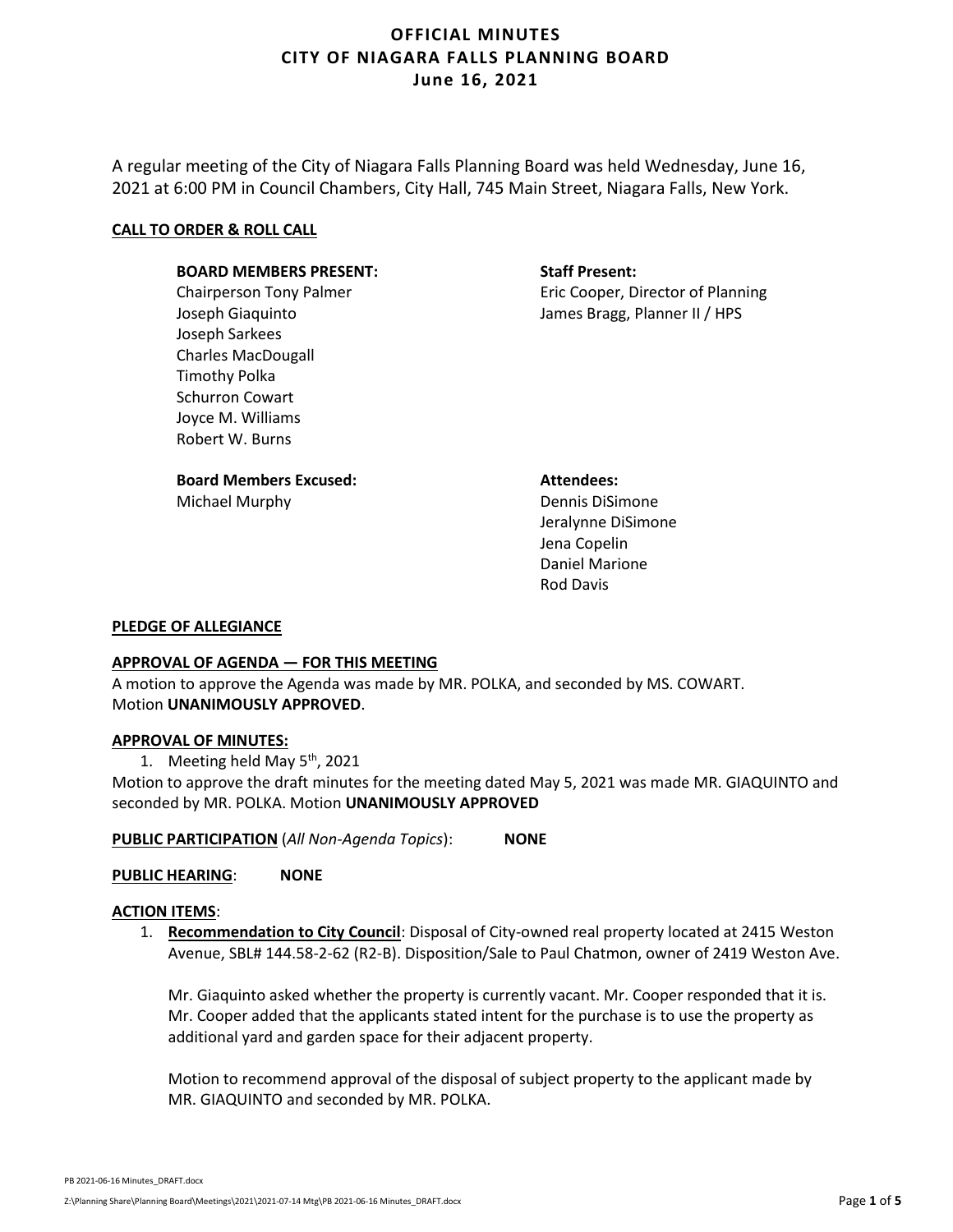| POLLED VOTE: |                 |     |
|--------------|-----------------|-----|
|              | Mr. Giaquinto   | Yes |
|              | Mr. Sarkees     | Yes |
|              | Mr. MacDougall  | Yes |
|              | Mr. Polka       | Yes |
|              | Ms. Cowart      | Yes |
|              | Ms. Williams    | Yes |
|              | Mr. Burns       | Yes |
|              | Chairman Palmer | Υρς |
|              |                 |     |

#### **Motion UNANIMOUSLY APPROVED**

2. **Recommendation to City Council**: Disposal of City-owned real property located at 631 25<sup>th</sup> Street, SBL# 159.26-1-30 (R3-B). Disposition/Sale to Allen and Marie Penfield, owner of 633 25<sup>th</sup> St.

Mr. Giaquinto asked whether the property is currently vacant. Mr. Cooper responded that it is. Mr. Cooper added that the applicants stated intent for the purchase is to add the lot to their adjacent property.

Motion to recommend approval of the disposal of subject property to the applicant made by MS. COWART and seconded by MS. WILLIAMS.

#### POLLED VOTE:

| Mr. Giaquinto          | Yes |
|------------------------|-----|
| Mr. Sarkees            | Yes |
| Mr. MacDougall         | Yes |
| Mr. Polka              | Yes |
| Ms. Cowart             | Yes |
| Ms. Williams           | Yes |
| Mr. Burns              | Yes |
| <b>Chairman Palmer</b> | Υρς |

#### **Motion UNANIMOUSLY APPROVED**

3. **Site Plan Review:** 8485 West Rivershore Drive, SBL# 161.17-3-48 (R1-B). Proposal by Jena Copelin, owner of property, to construct a 576 sq. ft. detached accessory building and associated site development.

Jena Copelin and Daniel Marione introduced the application. Want to build a garage. They've just recently completed other improvements to the retaining wall and sidewalk on the property. They would like more space and the ability to park within the garage.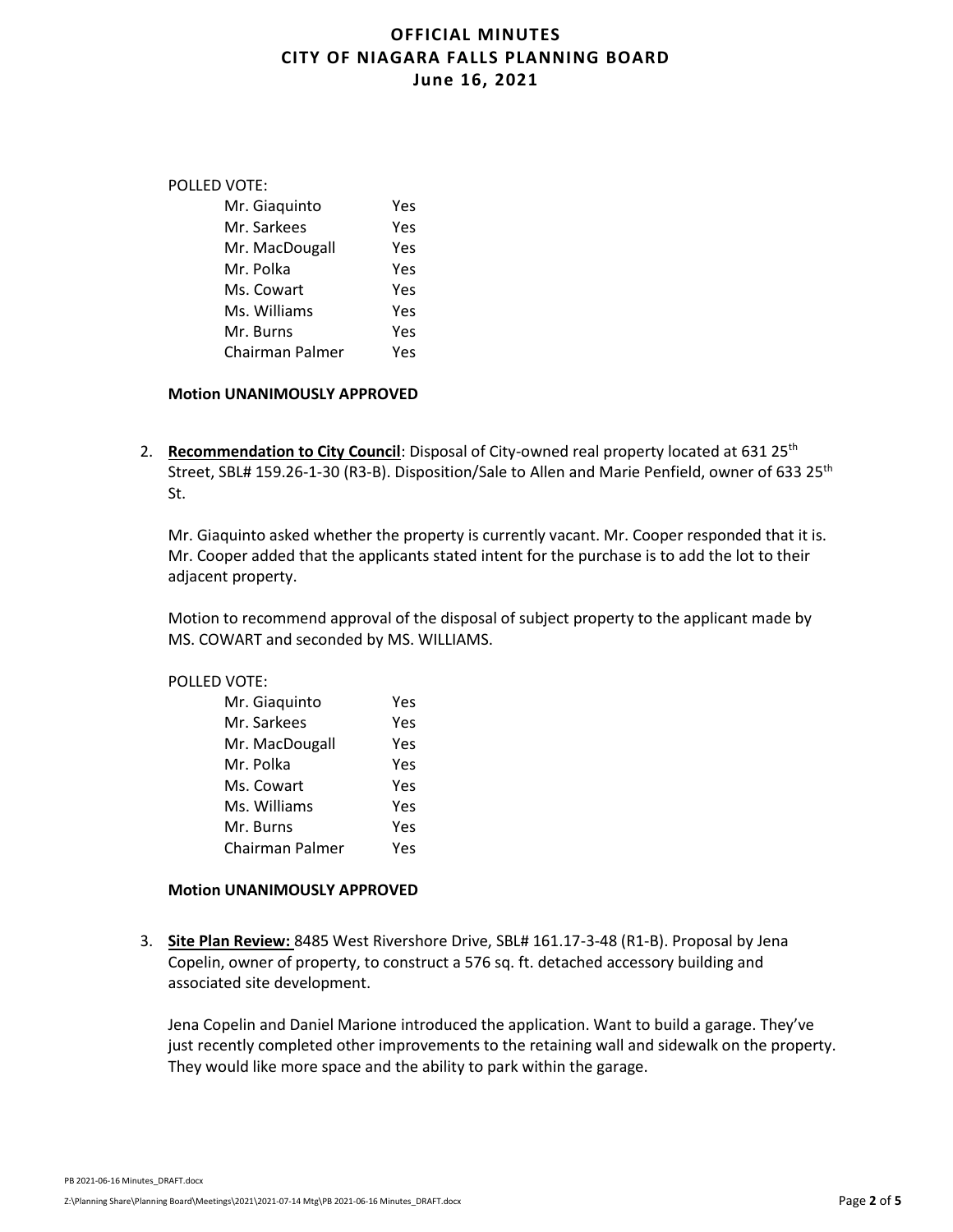Dennis DiSimone resident of 8479 West Rivershore Drive spoke. He attended the ZBA meeting the night prior and did not believe it was satisfactorily decided. He contended that the Site Plan is inaccurate and would be a nuisance to them. He believe there are alternate methods to achieve the desired result. He asked that the PB table the application and send back to the ZBA. Mr. DiSimone also provided photos of the utility pole.

Chairman Palmer responded that the Planning Board cannot send projects back to the Zoning Board of Appeals for rehearing.

Chairman Palmer also asked how the Site Plan was inaccurate. Mr. DiSimone responded that there is a utility pole 5 feet from the property line in front of the garage. Mr. Polka stated that although the pole is 5 feet from the property, the garage is 4 feet and there is additional width between the corner of the garage and the overhead doors. Mr. Polka did not feel the utility pole is problematic to the use of the garage. Chairman Palmer further stated that the applicant would be responsible for moving the utility pole should they choose to do so.

Mr. DiSimone again asked to uphold the zoning setbacks. Mr. Cooper responded that that is not the charge of the Planning Board and further that the ZBA is the body responsible for that. Chairman Palmer added that it is in conformance with the zoning because the ZBA approved the variance.

Mr. Polka stated that the only reason this is before the Planning Board is because the property lies within the Waterfront Overlay District.

Mr. DiSimone believes the garage is out of character with the neighborhood and that he bears the burden of their garage. He stated that he may have to seek legal relief outside of the Planning Board.

Ms. Copelin provided renderings of the property with the garage. Chairman Palmer asked how the garage might impact the view from neighboring properties. Ms. Copelin stated that there are currently a number of trees in the same location as the proposed garage and should not substantially change the viewshed.

Mr. Polka asked whether the proposed garage is similar in setback to other properties along the street. Mr. Marione tried to stay in conformance with neighboring properties but with the retaining wall decided it was better to move closer to the front lot line.

Mr. DiSimone added that their property is much wider than other lots on the street and could accommodate the building. He further questioned how emergency services are to access this with such a small setback.

The Planning Department recommended the following five (5) conditions be required if the Planning Board were to approve the Site Plan:

Condition 1: Environmental Assessment (SEQR): The Planning Board hereby accepts and adopts the findings of the SEQRA review, finalized and dated April 27, 2021.

PB 2021-06-16 Minutes\_DRAFT.docx Z:\Planning Share\Planning Board\Meetings\2021\2021-07-14 Mtg\PB 2021-06-16 Minutes\_DRAFT.docx Page **3** of **5**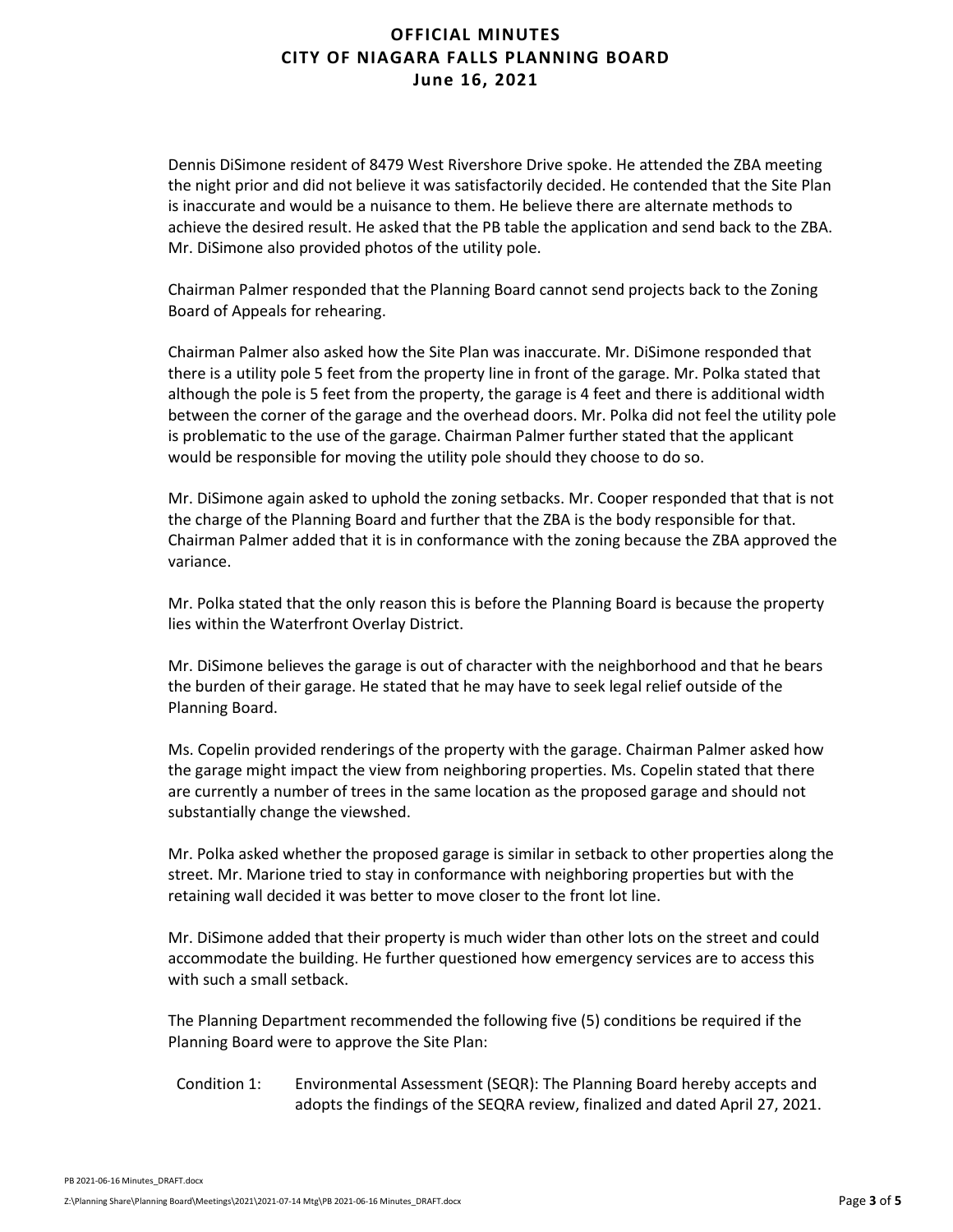- Condition 2: Compliance: Comply with all applicable State and local building, safety, and health codes. Deviation from or non-compliance with any conditions of this Site Plan approval, shall render this approval null and void
- Condition 3: Expiry Date: Applicant shall act to implement and substantially complete the proposed action, as approved, within 18 months from the date of approval. Failure to substantially complete the proposed action shall render this Site Plan Approval null and void unless an extension is granted.
- Condition 4: Landscaping: In lieu of the required tree planting and given the developed nature of the site, the existing landscaping is sufficient to fulfill zoning requirements.
- Condition 5: Set-backs: Applicant shall provide the Planning Department a revised Site Plan showing the layout as approved by the ZBA on 6/15/2021. The construction must maintain and shall not expand the building footprint beyond that indicated on the site plan on file with the Planning Office. The Bulk and Density Standards of an R1-B District, per Zoning Chapter 1312.3, is for a minimum side yard setback of 6 feet, the minimum front yard setback of the street shall be 30 feet, and the maximum height of a detached garage shall be 16 feet to peak. Construction of this garage as proposed is only allowed if the Zoning Board of Appeals grants (i.) a side yard area variance of 2 feet, (ii.) a front yard setback area variance of 18 feet, and (iii.) an area variance for a maximum height of 22 feet 6 inches.

Motion to approve the Site Plan subject to five (5) conditions made by MS. COWART and seconded by MS. WILLIAMS.

#### POLLED VOTE:

| Mr. Giaquinto   | Υρς |
|-----------------|-----|
| Mr. Sarkees     | Yes |
| Mr. MacDougall  | Yes |
| Mr. Polka       | Yes |
| Ms. Cowart      | Yes |
| Ms. Williams    | Yes |
| Mr. Burns       | Yes |
| Chairman Palmer | Υρς |

#### **Motion UNANIMOUSLY APPROVED**

**OLD BUSINESS**: NONE

### **NEW BUSINESS**: NONE

### **PLANNING REPORT / COMMUNICATIONS:**